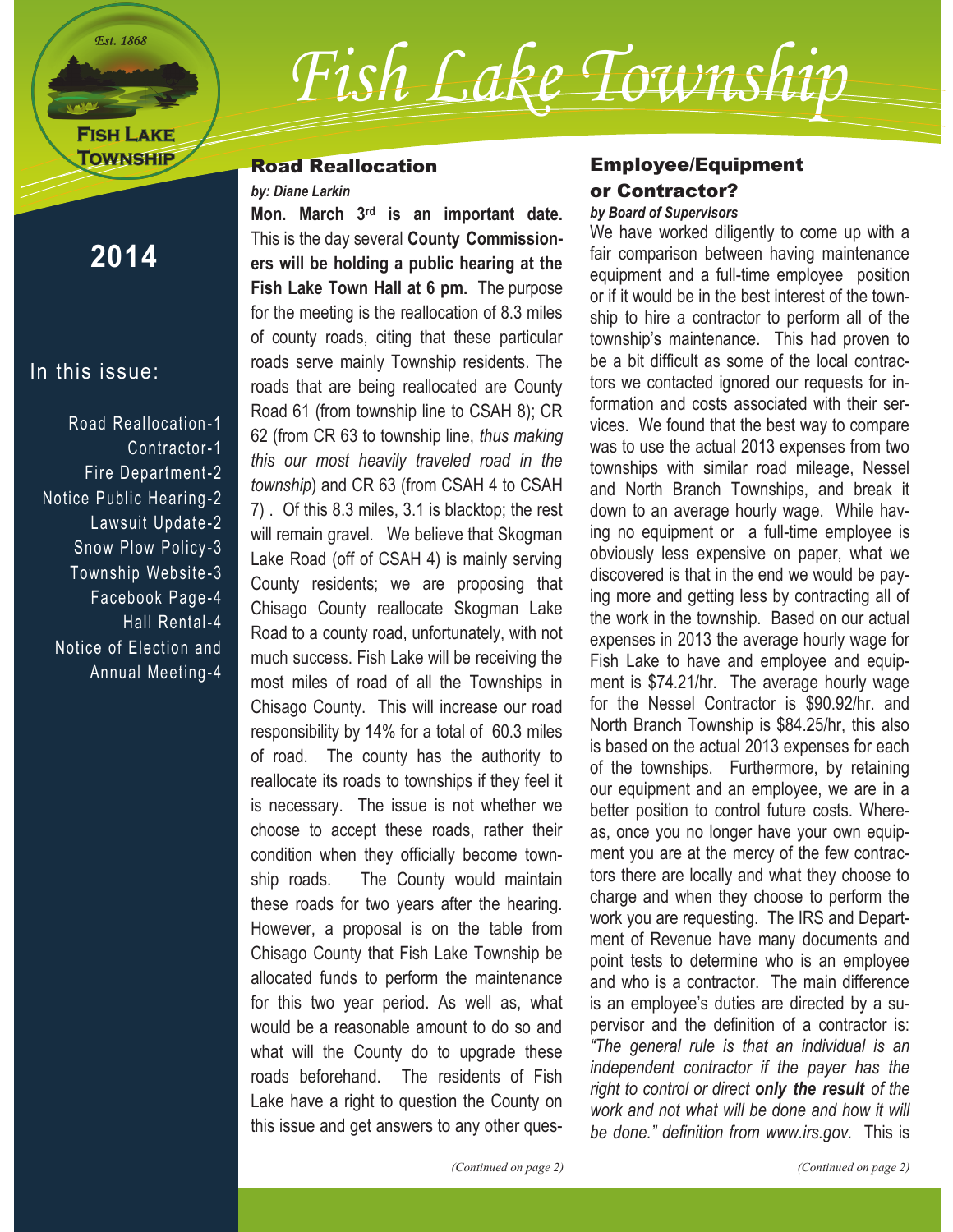#### *(Continued from page 1)*

tions you may have. Your taxes will definitely have to increase to accommodate the costs of maintaining 14% more road. Please attend this Public Hearing.

> **When: Mon. March 3, 2014 Time: 6:00 PM Where: Fish Lake Township Hall**

#### Fire Department Update

#### *by Corey Johnson*

Over the last few years we have become a closer partner with our local Fire Departments. The main reason is because we spend about \$59,000 per year on fire protection which is a good portion of our budget. We understand that our Fire Departments work hard and give us an excellent service but we still question purchases because that is part of our money also. This year the Cambridge Fire Department is going to be hiring on a full time Deputy Fire Chief/ Emergency Management Director. They say this hiring is critical to the safety of all residents both in the city and in the rural areas. The Deputy Fire Chief will be conducting annual fire inspections of all commercial buildings in Cambridge Fire Department's service area which includes the townships. Residents from both the city and the rural areas use the schools, industrial business, Wal Mart, Mills Fleet, Menards, Target etc. It is crucial to know that these buildings are routinely being inspected to ensure fire safety compliance. The Deputy Fire Chief will also respond to all daytime calls, perform the daily tasks it takes to run a fire department, develop a proactive fire prevention program and offer home fire safety inspections to all residents that request one. This will also help relieve some of the guys/ girls that are taking a large portion of their day to help out our community. Our fire service may see a small increase because of it but if there are any reasons to use their services let them know. A note from the local Fire Department: Remember to change your batteries once a year in your CO and fire alarms. This is for your safety and will also help keep the call volume down in our township and that is one of the inputs into formulating the contract amount we pay for fire service. The life expectancy when CO alarms first came into use was 2 years, now they recommend replacing the entire unit at 7 years.

where the Township loses control of the starting *(Continued from page 1)*

and completion of a task, a contractor has the choice of when and who will fulfill their obligation agreements. In cases of road emergencies a town board member would be unable to assist and it would have to wait (at the minimum 1-2 hours) for a contractor to arrive and respond. This winter has proven to be challenging for everyone. Road salt stops working at 15 degrees and below, then we rely on sand for traction. There have been two incidents thus far that having an employee has been essential . The first one was the intersection of Little Pine Lake Rd/Zodiac and Hwy. 95. This is considered a border road with North Branch Township. One of our town board members received two phone calls at 6 am on January 3, 2014 reporting that cars were unable to stop and were sliding onto 95. Our township employee was called at home and immediately dispatched. The intersection was sanded within 20 minutes of the complaint calls. Another incident was at 4:30 am on January 20, 2014. A Chisago County Sherriff Deputy called our current employee at home to report that there was a fire at a residence in the township. The fire departments draw water from a stand point well in Horseshoe Lake and due to the snow frozen roads coupled with the size and weight of the fire trucks the departments were having trouble making it up the hill to the lake. Again our employee was at the scene in 20 minutes sanding the hill for the fire trucks. In conclusion, at this time the Board does not feel that it is in the best interest of the Township to eliminate all of the township's equipment and full-time employee position. To review a comprehensive breakdown and spreadsheet of 2013 expenses for Fish Lake, Nessel and North Branch Township, please visit www.fishlaketownship.com/information.

#### Township Hall Rental

The hall is available to rent daily for residents at \$100 and non-residents at \$200. Tables and chairs are available for use during the rental day. There is also a full kitchen with appliances and basic dishware, utensils, men and women's rest-rooms and air conditioning/heat. The next time you are having a special occasion or family get together consider the town hall. Pictures are available at www.fishlaketownship.com Call Andrea Nekowitsch at 320-358-3924 for pricing and availability

Monthly meetings are held on the second Monday of each month.

Meetings start at 6 p.m. with scheduled agenda appearances beginning at 8 p.m.

We're on the Web! See us at fishlaketownship.com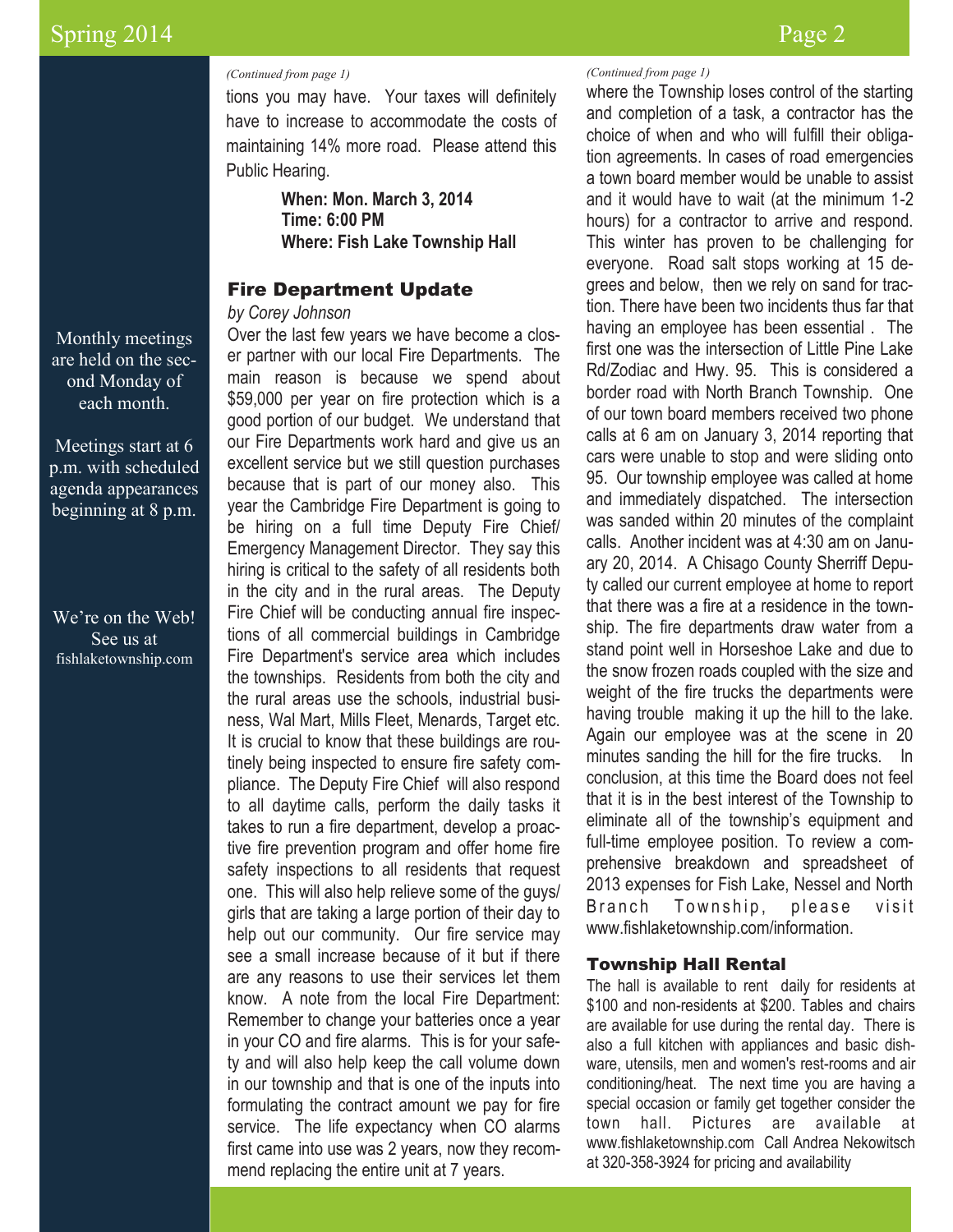#### Snow Plowing

#### *by: Elvin Norling*

The issue of garbage cans being left along the roadway in the path of the snowplow has come up this year. This winter has brought many plowable snow falls, and garbage cans/recycle containers have become an issue for our plow drivers. Please keep your garbage cans/recycle containers off the roadway. Garbage cans should be placed at the end of the driveway, off the roadway, so as to not interfere with the snow removal. If containers must be placed across the road from the driveway, please remove them as soon as possible after pick up has been completed. Our plow drivers will do their best not to hit them but, please keep in mind, just the snow coming off the plow wing can knock them over. When it is necessary for our plow drivers to go around the cans left on the roadway, there will be piles of snow left where the cans are and these snow piles can freeze into a hard mass causing hazards for vehicles and snow plows.

#### Stark Summer Stroll

Mark your calendars on **June 28th** for the Stark Summer Stroll. The SSS volunteer committee has already begun meeting to plan this exciting event. Last year's celebration was such a success they are planning for larger event this summer. To stay informed of the festivities or if you would like to volunteer to help out, check out their Facebook page at

**www.facebook.com/StarkSummerStroll**

#### 2009 Lawsuit Officially Over

The Supreme Court dismissed Mr. O'Keefe's Petition to Review the Court of Appeals decision as untimely on March 22, 2013, thus ending the lawsuit against Fish Lake Township. Furthermore, the court awarded to the Township the \$500 cost bond that Mr. O'Keefe was required to pay to the court. The township has received the cost bond and the \$500 has been forwarded to Minnesota Association of Townships, our insurer that paid all of the legal fees incurred by Fish Lake Township to contest Mr. O'Keefe's ridiculous lawsuit.

#### New and Improved Website

*by: Andrea Nekowitsch-Clerk*

 I am excited to announce that I have redesigned and re-created a new and improved township website that is mobile ready and able to operate on smart phones. It contains more detailed material, meeting agendas, interesting historical information and documents, minutes, newsletters, hall rental information, maps and contacts. I hope you enjoy the new site and if there is anything that you believe would benefit the site and residents, please contact me.

While I was researching, I learned a lot of interesting history about our township such as, Lars Johan Stark, first postmaster for which the town is named after, was also one of the very first settlers in Chisago County before coming to Fish Lake and he was a representative in the state legislature for 10 years. There are also links to free history e-books under "Information/ Town History" tabs.

If you have historical pictures and stories you would be willing to share, I would greatly appreciate if you would send a scanned copy. If you are unable to scan the material I would be more than happy to scan them for you at the town office. Scanning these images into an electronic file also aids in the preservation of such historical material.

### Fish Lake Embraces  $\textsf{S}_\textsf{O}$  Social Networking

*by Andrea Nekowitsch* I have recently begun a Facebook page as an additional form of communication for township residents. Information, notices and events will be posted on the page in addition to the website. Please stop by and "Like" *Fish Lake Township, Chisago County, MN* to receive information from the township on your timeline.

#### Speed Signs

We asked that Chisago County install digital speed signs for eastbound and westbound traffic on County Rd. 10 in Stark. Look for the signs to be installed this spring.

#### **Town Board**

Diane Larkin dianelarkin@ fishlaketownship.com

Corey Johnson coreyjohnson@ fishlaketownship.com

Elvin Norling elvinnorling@ fishlaketownship.com

**Treasurer** Sharon McAndrew

**Clerk** Andrea Nekowitsch clerk@ fishlaketownship.com

**Employees** Gary Guse Grader Operator

**Fish Lake Twp 2170 Brunswick Rd Harris, MN 55032**

> **Phone 651-674-7709**